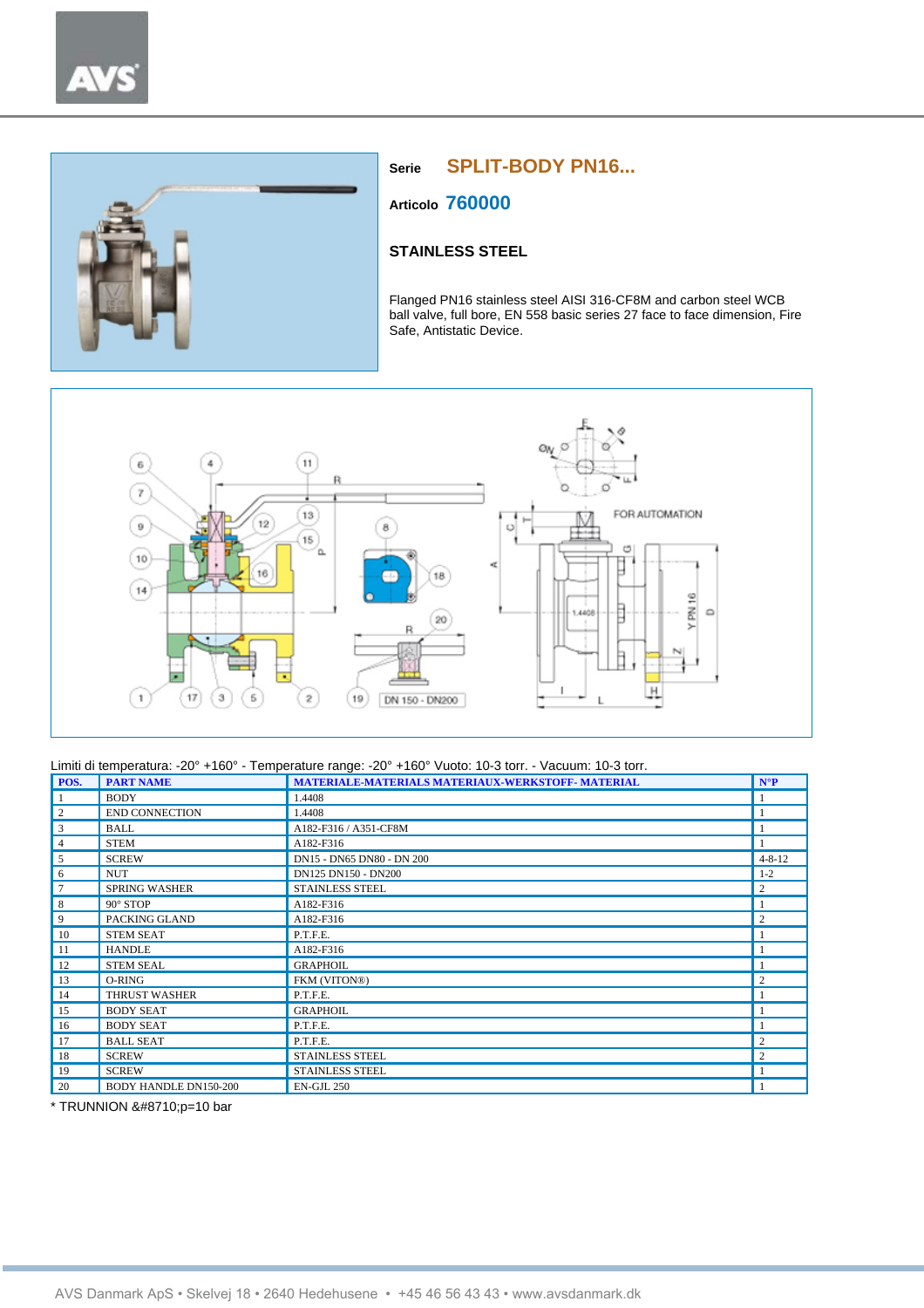| <b>MISURA</b><br><b>SIZE</b> | <b>DN</b> | D   | Y   | z                        | $\mathbf H$ |      | L   | G     | P   | $\mathbf{R}$ | A    | C    | т    | E   | F              | ØN             | B              | Kv      | PN | Kg     |
|------------------------------|-----------|-----|-----|--------------------------|-------------|------|-----|-------|-----|--------------|------|------|------|-----|----------------|----------------|----------------|---------|----|--------|
| 1/2"                         | 15        | 95  | 65  | 4 X Ø14                  | 16          | 49   | 115 | 71    | 88  | 131          | 52   | 19   | 8    | M10 | $\overline{7}$ | 42-F04         | M <sub>5</sub> | 19,2    | 40 | 2,50   |
| 3/4"                         | 20        | 105 | 75  | 4 X Ø14                  | 18          | 51   | 120 | 73,5  | 93  | 131          | 56   | 19   | 8    | M10 |                | 42-F04         | M <sub>5</sub> | 35,0    | 40 | 3,20   |
| 1"                           | 25        | 115 | 85  | 4 X Ø14                  | 18          | 54   | 125 | 90,5  | 89  | 174          | 72,5 | 27,5 | 13   | M12 |                | 50-F05         | M <sub>6</sub> | 64,5    | 40 | 4,50   |
| 1"1/4                        | 32        | 140 | 100 | 4 X Ø18                  | 18          | 55   | 130 | 97    | 93  | 174          | 76   | 27,5 | 13   | M12 | 8              | 50-F05         | M6             | 103,8   | 40 | 5,80   |
| 1"1/2                        | 40        | 150 | 110 | 4 X Ø18                  | 18          | 51,5 | 140 | 114   | 133 | 250          | 107  | 30   | 10   | M16 | 10             | 50-F05         | M <sub>6</sub> | 174,0   | 40 | 8,10   |
| 2"                           | 50        | 165 | 125 | 4 X Ø18                  | 20          | 57,5 | 150 | 136,5 | 144 | 321          | 122  | 38,5 | 18   | M20 | 14             | 70-F07         | M8             | 301,3   | 40 | 11,40  |
| 2"1/2                        | 65        | 185 | 145 | 4 X Ø18                  | 18          | 61   | 170 | 167,6 | 154 | 321          | 133  | 39,5 | 18   | M20 | 14             | 70-F07         | M8             | 545,7   | 16 | 15,40  |
| 3"                           | 80        | 200 | 160 | 8 X Ø18                  | 20          | 75,5 | 180 | 178,6 | 173 | 381          | 151  | 43   | 18   | M24 | 18             | $102 -$<br>F10 | M10            | 872,5   | 16 | 20,50  |
| 4"                           | 100       | 220 | 180 | 8 X Ø18                  | 20          | 80   | 190 | 208,6 | 187 | 381          | 165  | 43   | 18   | M24 | 18             | $102 -$<br>F10 | M10            | 1363,3  | 16 | 26,80  |
| 5"                           | 125       | 250 | 210 | 8 X Ø18                  | 22          | 149  | 325 | 273   | 209 | 381          | 187  | 43   | 18   | M24 | 18             | $102 -$<br>F10 | M10            | 2360,3  | 16 | 50,20  |
| 6"                           | 150       | 285 | 240 | 8 X Ø22                  | 22          | 157  | 350 | 311   | 305 | 700          | 245  | 68   | 27,5 | M42 | 30             | $125 -$<br>F12 | M12            | 3671.1  | 16 | 75,70  |
| 8"                           | 200       | 340 | 295 | 12 X<br>$\varnothing$ 22 | 24          | 190  | 400 | 402   | 348 | 700          | 288  | 68   | 27,5 | M42 | 30             | $125 -$<br>F12 | M12            | 6816,6  | 16 | 104,00 |
| $10" *$                      | 250       | 405 | 355 | 12 X<br>$\varnothing$ 26 | 26          | 225  | 450 | 500   | 422 | 1200         | 353  | 81   | 47   | M52 | 38             | $140-$<br>F14  | M16            | 11170.1 | 16 | 180    |
| $12"$ *                      | 300       | 460 | 410 | 12 X<br>Q22              | 28          | 250  | 500 | 560   | 452 | 1200         | 384  | 81   | 47   | M52 | 38             | $140-$<br>F14  | M16            | 16805.6 | 16 | 226    |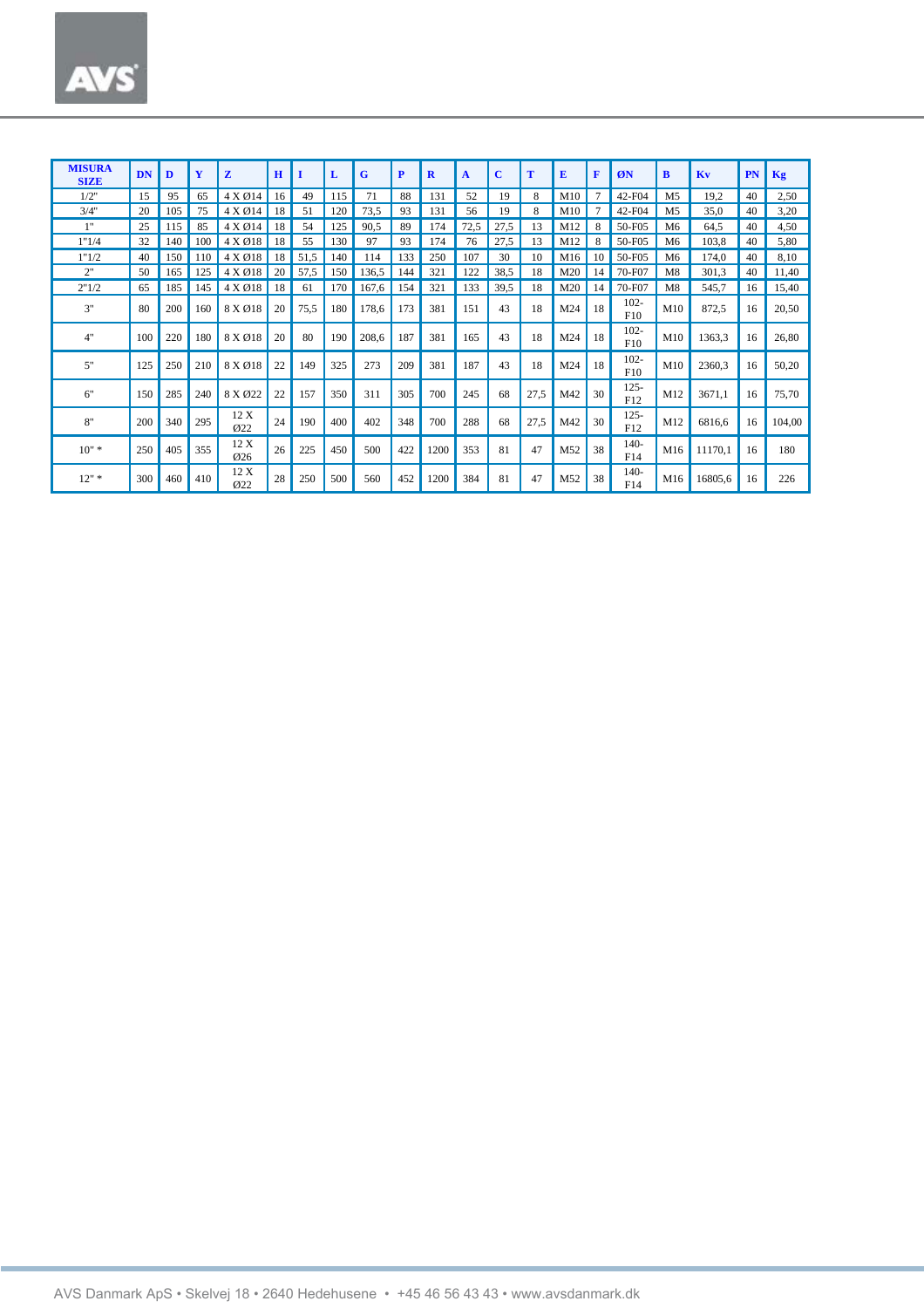

# **Serie SPLIT-BODY ANSI150**

## **Articolo 760005**

Flanged ANSI 150 stainless steel AISI 316-CF8M and carbon steel WCB ball valve, full bore, ANSI B16.10 face to face dimension, Fire Safe, Antistatic Device.



| POS.            | <b>PART NAME</b>             | <b>MATERIALE-MATERIALS MATERIAUX-WERKSTOFF- MATERIAL</b> | $N^{\circ}P$   |
|-----------------|------------------------------|----------------------------------------------------------|----------------|
| -1              | <b>BODY</b>                  | A351-CF8M                                                |                |
| $\overline{c}$  | <b>END CONNECTION</b>        | A351-CF8M                                                |                |
| 3               | <b>BALL</b>                  | A182-F316 / A351-CF8M                                    |                |
| $\overline{4}$  | <b>STEM</b>                  | A182-F316                                                |                |
| 5               | <b>SCREW</b>                 | DN15 - DN65 DN80 - DN 200                                | $4 - 8 - 12$   |
| 6               | <b>NUT</b>                   | DN125 DN150 - DN200                                      | $1 - 2$        |
| $7\phantom{.0}$ | <b>SPRING WASHER</b>         | <b>STAINLESS STEEL</b>                                   | $\overline{2}$ |
| 8               | 90° STOP                     | A182-F316                                                |                |
| 9               | PACKING GLAND                | A182-F316                                                | $\overline{2}$ |
| 10              | <b>STEM SEAT</b>             | P.T.F.E.                                                 |                |
| -11             | <b>HANDLE</b>                | A182-F316                                                |                |
| 12              | <b>STEM SEAL</b>             | <b>GRAPHOIL</b>                                          |                |
| 13              | O-RING                       | FKM (VITON®)                                             | $\overline{2}$ |
| 14              | <b>THRUST WASHER</b>         | P.T.F.E.                                                 |                |
| 15              | <b>BODY SEAT</b>             | <b>GRAPHOIL</b>                                          |                |
| 16              | <b>BODY SEAT</b>             | P.T.F.E.                                                 |                |
| 17              | <b>BALL SEAT</b>             | P.T.F.E.                                                 | $\overline{2}$ |
| 18              | <b>SCREW</b>                 | STAINLESS STEEL                                          | $\overline{2}$ |
| 19              | <b>SCREW</b>                 | STAINLESS STEEL                                          |                |
| 20              | <b>BODY HANDLE DN150-200</b> | <b>EN-GJL 250</b>                                        |                |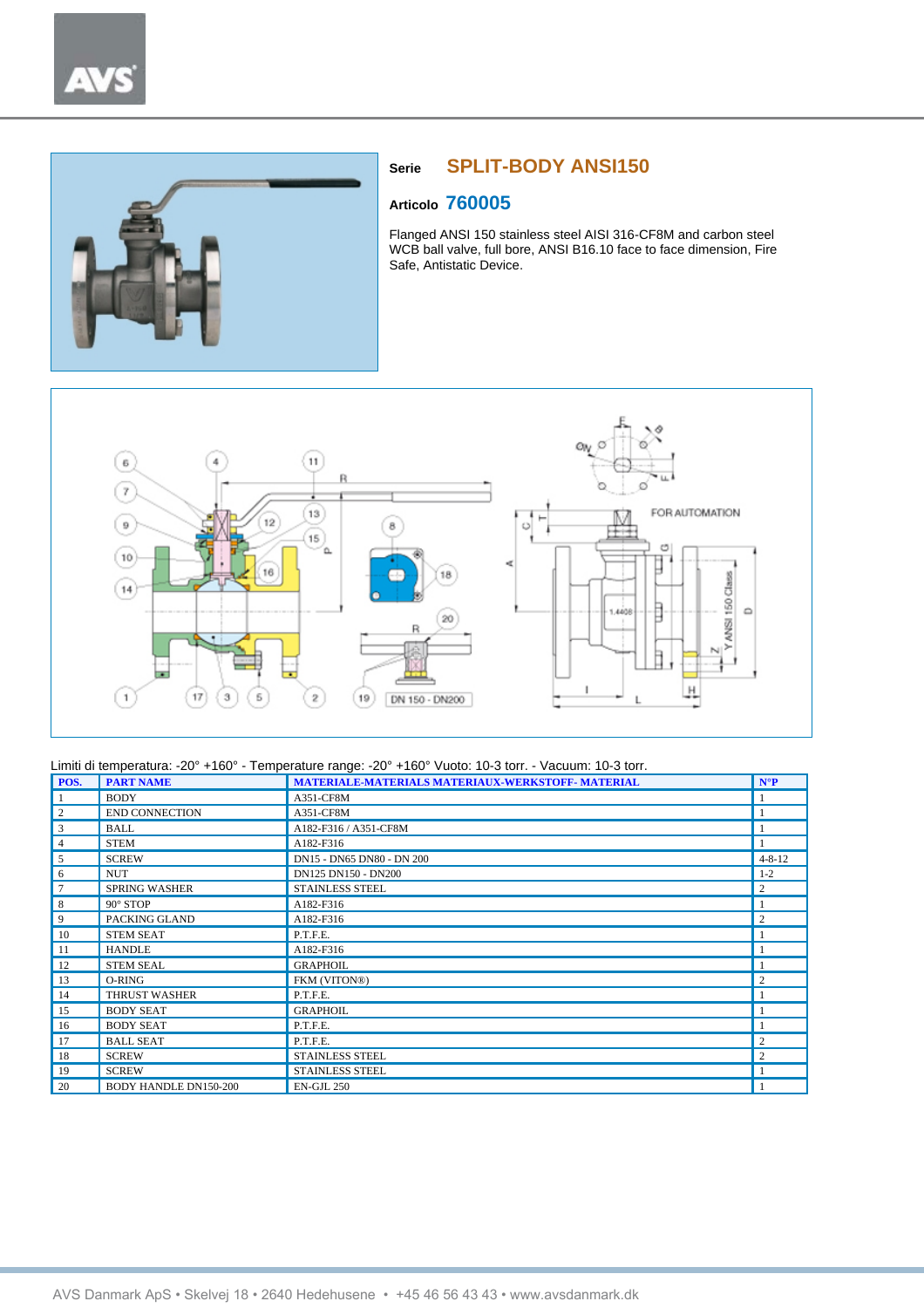| <b>MISURA</b><br><b>SIZE</b> | DN  | D   | Y     | Z                      | $\mathbf H$ | 1     | L   | G     | P   | $\mathbf R$ | $\mathbf{A}$ | $\mathbf C$ | т    | E   | F              | ØN                        | B              | Kv      | PN | Kg     |
|------------------------------|-----|-----|-------|------------------------|-------------|-------|-----|-------|-----|-------------|--------------|-------------|------|-----|----------------|---------------------------|----------------|---------|----|--------|
| 1/2"                         | 15  | 90  | 60,5  | 4X<br>Q16              | 11,5        | 46.5  | 108 | 71    | 88  | 131         | 52           | 19          | 8    | M10 | $\overline{7}$ | $42 -$<br>F <sub>04</sub> | M <sub>5</sub> | 19.2    | 20 | 1,91   |
| 3/4"                         | 20  | 100 | 70    | 4X<br>Ø16              | 13          | 53    | 117 | 73,5  | 93  | 131         | 56           | 19          | 8    | M10 | $\overline{7}$ | $42 -$<br>F <sub>04</sub> | M <sub>5</sub> | 35.0    | 20 | 2,43   |
| 1"                           | 25  | 110 | 79,5  | 4X<br>Ø16              | 14,5        | 59,5  | 127 | 90,5  | 89  | 174         | 72,5         | 27,5        | 13   | M12 | 8              | $50-$<br>F <sub>05</sub>  | M6             | 64.5    | 20 | 3,70   |
| 1"1/2                        | 40  | 130 | 98,5  | 4X<br>Ø16              | 17,5        | 77    | 165 | 114   | 133 | 250         | 106          | 30          | 10   | M16 | 10             | $50-$<br>F05              | M6             | 174.0   | 20 | 7,10   |
| 2"                           | 50  | 150 | 120,5 | 4X<br>$\varnothing$ 19 | 19,5        | 86    | 178 | 136.5 | 144 | 321         | 122          | 38,5        | 18   | M20 | 14             | $70-$<br>F <sub>07</sub>  | M8             | 301.3   | 20 | 10.80  |
| 3"                           | 80  | 190 | 152,5 | 4X<br>$\varnothing$ 19 | 24          | 79.5  | 203 | 178,6 | 173 | 381         | 151          | 43          | 18   | M24 | 18             | $102 -$<br>F10            | M10            | 872.5   | 20 | 21,60  |
| 4"                           | 100 | 230 | 190,5 | 8 X<br>$Q$ 19          | 24          | 110   | 229 | 208,6 | 187 | 381         | 165          | 43          | 18   | M24 | 18             | $102 -$<br>F10            | M10            | 1363,3  | 20 | 30,40  |
| 5"                           | 125 | 255 | 216   | 8 X<br>Ø22             | 25,5        | 150   | 356 | 273   | 209 | 381         | 187          | 43          | 18   | M24 | 18             | $102 -$<br>F10            | M10            | 2360,3  | 20 | 51,20  |
| 6"                           | 150 | 280 | 241,5 | 8 X<br>Ø22             | 25,5        | 181   | 394 | 311   | 305 | 700         | 245          | 68          | 27,5 | M42 | 30             | $125 -$<br>F12            | M12            | 3671.1  | 20 | 78,00  |
| 8"                           | 200 | 345 | 298,5 | 8 X<br>Q22             | 29          | 212   | 457 | 402   | 348 | 700         | 288          | 68          | 27,5 | M42 | 30             | $125 -$<br>F12            | M12            | 6816.6  | 20 | 124,60 |
| $10"$ *                      | 250 | 405 | 362   | 12 X<br>Ø26            | 32,2        | 301,8 | 533 | 500   | 422 | 1200        | 353          | 81          | 47   | M52 | 38             | $140-$<br>F14             | M16            | 11170.7 | 10 | 195.00 |
| $12"$ *                      | 300 | 485 | 431,8 | 12 X<br>Ø26            | 33,8        | 353.8 | 610 | 560   | 452 | 1200        | 384          | 81          | 47   | M52 | 38             | $140 -$<br>F14            | M16            | 16805.6 | 10 | 254,00 |

\* TRUNNION ∆p=10 bar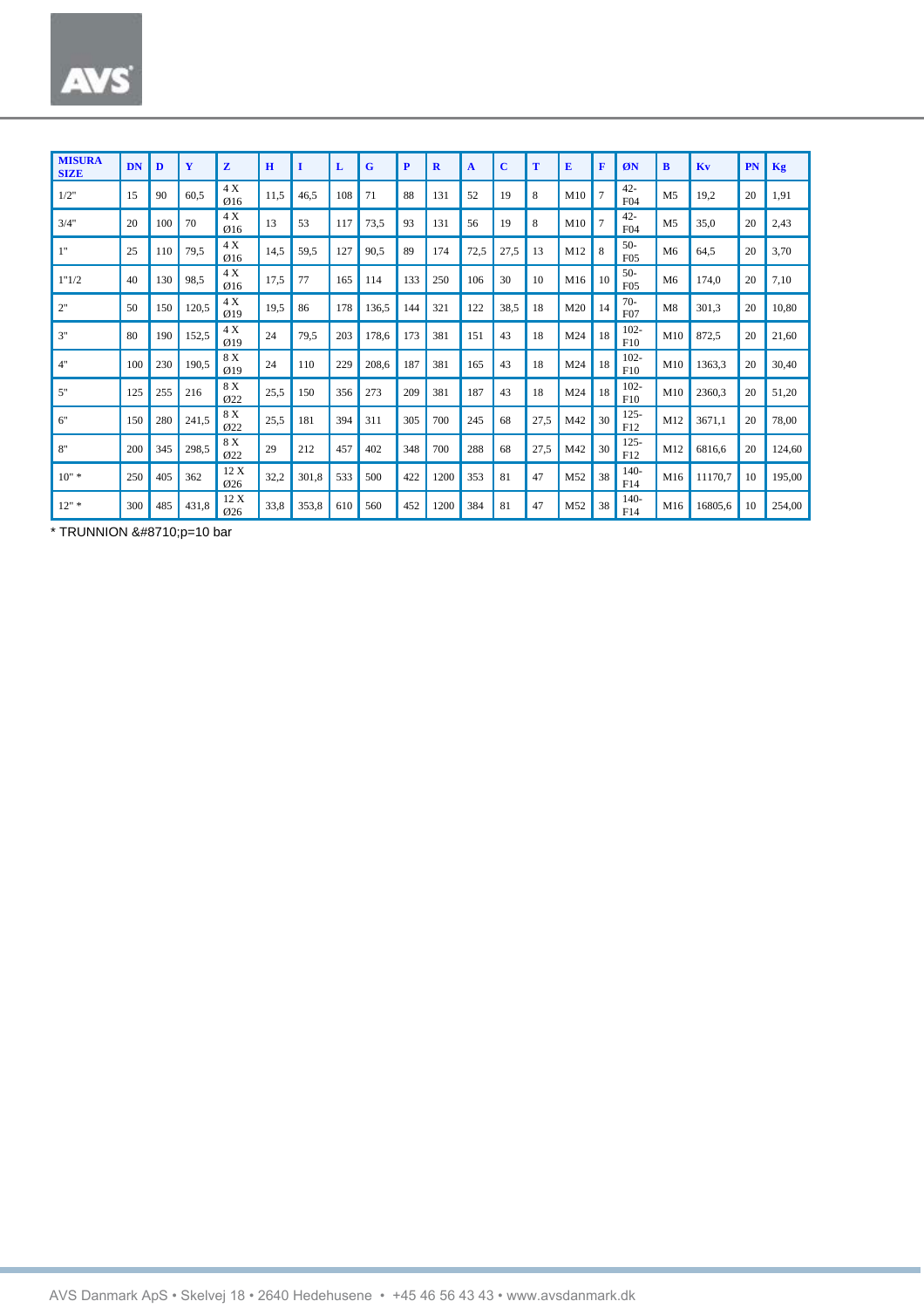



# **Serie SPLIT-BODY PN40...**

**Articolo 760040**

## **STAINLESS STEEL**

Flanged PN40 stainless steel AISI 316-CF8M and carbon steel WCB ball valve, full bore, EN 558 basic series 27, face to face dimension, Fire Safe, Antistatic Device.



| POS.           | <b>PART NAME</b>             | MATERIALE-MATERIALS MATERIAUX-WERKSTOFF- MATERIAL | $N^{\circ}P$   |
|----------------|------------------------------|---------------------------------------------------|----------------|
|                | <b>BODY</b>                  | 1.4408                                            |                |
| $\overline{c}$ | <b>END CONNECTION</b>        | 1.4408                                            |                |
| 3              | <b>BALL</b>                  | A182-F316 / A351-CF8M                             |                |
| $\overline{4}$ | <b>STEM</b>                  | A182-F316                                         |                |
| 5              | <b>SCREW</b>                 | DN15 - DN65 DN80 - DN200                          | $4 - 8 - 12$   |
| 6              | <b>NUT</b>                   | DN125 DN150 - DN200                               | $1 - 2$        |
| $\overline{7}$ | <b>SPRING WASHER</b>         | STAINLESS STEEL                                   | $\overline{c}$ |
| 8              | $90^\circ$ STOP              | A182-F316                                         |                |
| 9              | PACKING GLAND                | A182-F316                                         | $\mathbf{2}$   |
| 10             | <b>STEM SEAT</b>             | P.T.F.E.                                          |                |
| 11             | <b>HANDLE</b>                | A182-F316                                         |                |
| 12             | <b>STEM SEAL</b>             | <b>GRAPHOIL</b>                                   |                |
| 13             | O-RING                       | FKM (VITON®)                                      | $\mathbf{2}$   |
| 14             | <b>THRUST WASHER</b>         | P.T.F.E.                                          |                |
| 15             | <b>BODY SEAT</b>             | <b>GRAPHOIL</b>                                   |                |
| 16             | <b>BODY SEAT</b>             | P.T.F.E.                                          |                |
| 17             | <b>BALL SEAT</b>             | $P.T.F.E. + Glass$                                | $\overline{c}$ |
| 18             | <b>SCREW</b>                 | <b>STAINLESS STEEL</b>                            | $\overline{c}$ |
| 19             | <b>SCREW</b>                 | <b>STAINLESS STEEL</b>                            |                |
| 20             | <b>BODY HANDLE DN150-200</b> | <b>EN-GJL 250</b>                                 |                |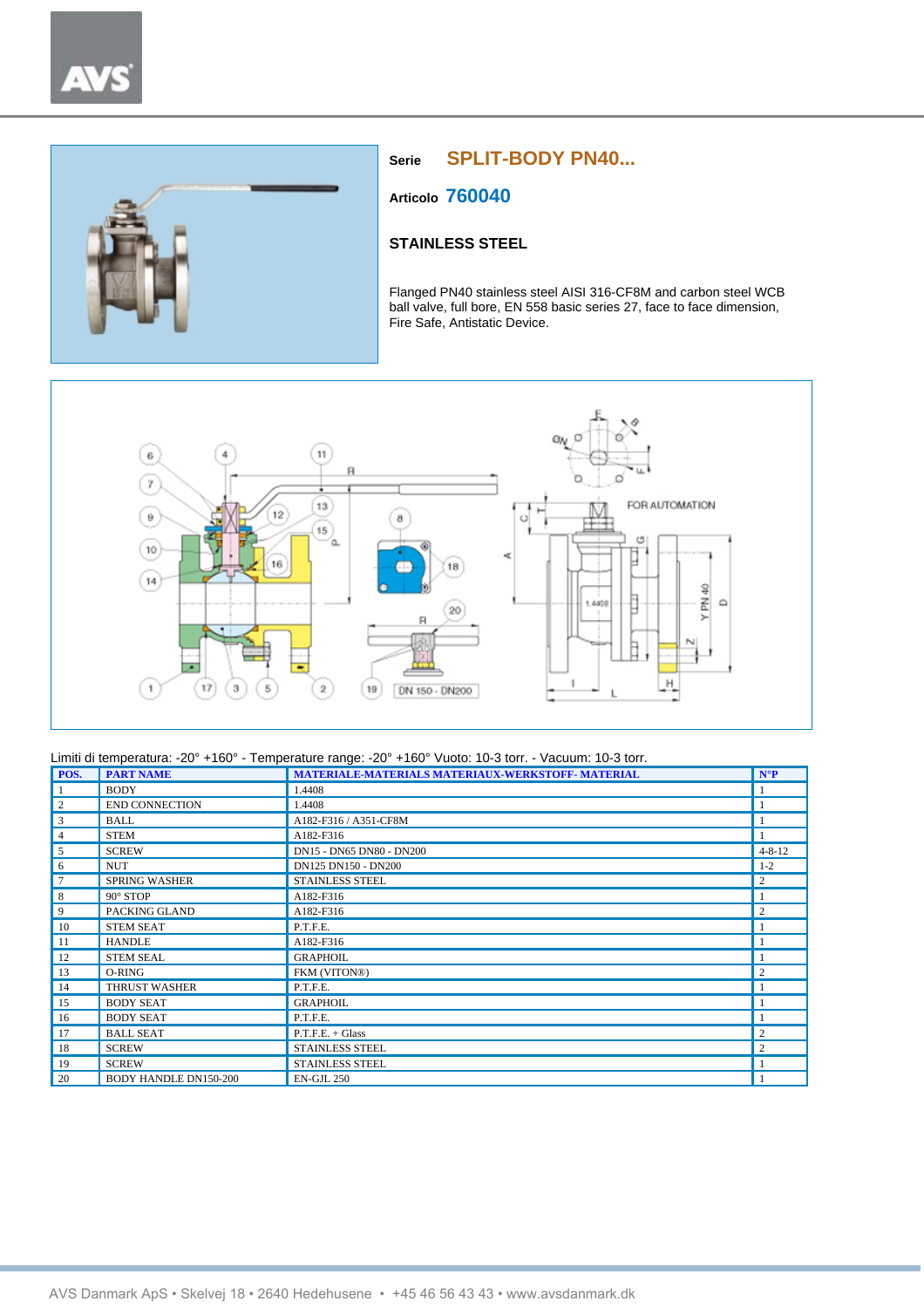| <b>MISURA</b><br><b>SIZE</b> | <b>DN</b> | D   | Y   | z                        | H  |      | L    | G     | P   | $\mathbf R$ | A    | $\mathbf{C}$ | т    | E   | F  | ØN             | B              | Kv     | PN | Kg     |
|------------------------------|-----------|-----|-----|--------------------------|----|------|------|-------|-----|-------------|------|--------------|------|-----|----|----------------|----------------|--------|----|--------|
| 1/2"                         | 15        | 95  | 65  | 4 X Ø14                  | 16 | 49   | 115  | 71    | 88  | 131         | 52   | 19           | 8    | M10 |    | 42-F04         | M5             | 19,2   | 40 | 2,50   |
| 3/4"                         | 20        | 105 | 75  | 4 X Ø14                  | 18 | 51   | 120  | 73,5  | 93  | 131         | 56   | 19           | 8    | M10 |    | 42-F04         | M <sub>5</sub> | 35.0   | 40 | 3,20   |
| 111                          | 25        | 115 | 85  | 4 X Ø14                  | 18 | 54   | 25   | 90,5  | 89  | 174         | 72,5 | 27<br>.5     | 13   | M12 |    | 50-F05         | M <sub>6</sub> | 64,5   | 40 | 4,50   |
| 1"1/4                        | 32        | 140 | 100 | 4 X Ø18                  | 18 | 55   | 130  | 97    | 93  | 174         | 76   | 27.5         | 13   | M12 |    | 50-F05         | M6             | 103,8  | 40 | 5,80   |
| 1"1/2                        | 40        | 150 | 110 | 4 X Ø18                  | 18 | 51,5 | 140  | 114   | 133 | 250         | 107  | 30           | 10   | M16 | 10 | 50-F05         | M6             | 174.0  | 40 | 8,10   |
| 2"                           | 50        | 165 | 125 | 4 X Ø18                  | 20 | 57,5 | 150  | 136,5 | 144 | 321         | 122  | 38,5         | 18   | M20 | 14 | 70-F07         | M8             | 301.3  | 40 | 11,40  |
| 2"1/2                        | 65        | 185 | 145 | 8 X Ø18                  | 22 | 61   | l 70 | 167,6 | 154 | 32          | 133  | 39,5         | 18   | M20 | 14 | 70-F07         | M8             | 545,7  | 40 | 15,30  |
| 3"                           | 80        | 200 | 160 | 8 X Ø18                  | 24 | 75,5 | 180  | 178,6 | 173 | 381         | 151  | 43           | 18   | M24 | 18 | $102 -$<br>F10 | M10            | 872,5  | 40 | 21,60  |
| 4"                           | 100       | 235 | 190 | 8 X Ø22                  | 24 | 80   | 190  | 219   | 187 | 381         | 165  | 43           | 18   | M24 | 18 | $102 -$<br>F10 | M10            | 1363,3 | 40 | 31,20  |
| 6"                           | 150       | 300 | 250 | 8 X Ø25                  | 28 | 163  | 350  | 306   | 305 | 700         | 245  | 68           | 27,5 | M42 | 30 | $125 -$<br>F12 | M12            | 3671,1 | 40 | 82,70  |
| $8" *$                       | 200       | 375 | 320 | 12 X<br>$\varnothing$ 29 | 34 | 201  | 400  | 410   | 348 | 700         | 290  | 68           | 27,5 | M42 | 30 | $125 -$<br>F12 | M12            | 6816,6 | 40 | 143,00 |

\* TRUNNION ∆p=25 bar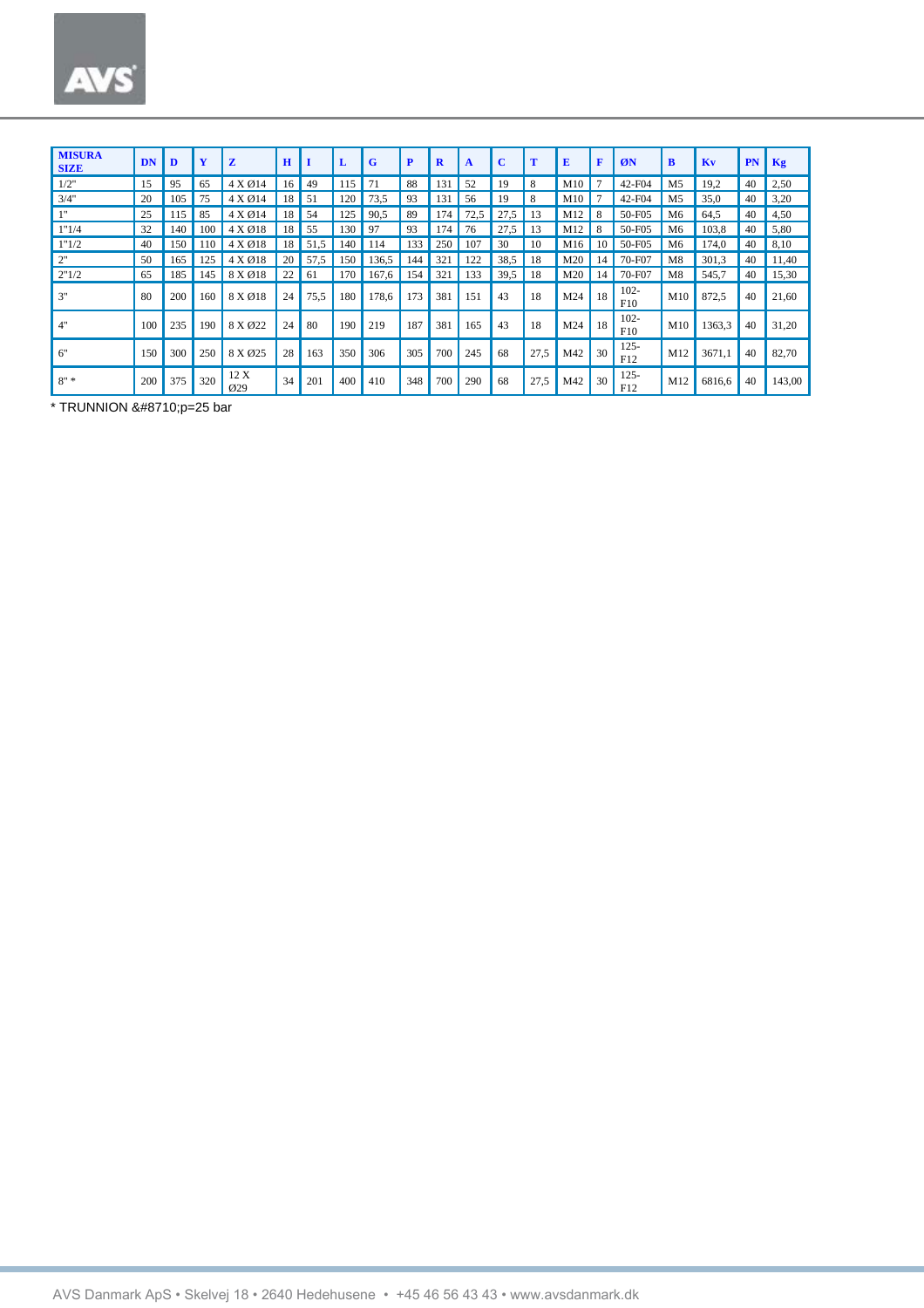

# **Serie SPLIT-BODY ANSI600**

**Articolo 760200**

# **STAINLESS STEEL**

Flanged ANSI 600 stainless steel AISI 316 and carbon steel A350-LF2 ball valve, full bore, ANSI B16.10 face to face dimension, Antistatic Device.



| POS.           | <b>PART NAME</b>      | MATERIALE-MATERIALS MATERIAUX-WERKSTOFF- MATERIAL | $N^{\circ}P$   |
|----------------|-----------------------|---------------------------------------------------|----------------|
| $\vert$ 1      | <b>BODY</b>           | A182-F316                                         |                |
| $\overline{c}$ | <b>END CONNECTION</b> | A182-F316                                         |                |
| 3              | BALL                  | A182-F316                                         |                |
| 4              | <b>STEM</b>           | A182-F316                                         |                |
| 5              | <b>SCREW</b>          | <b>STAINLESS STEEL</b>                            | $4 - 8$        |
| 6              | <b>NUT</b>            | <b>STAINLESS STEEL</b>                            | $\overline{c}$ |
| $\tau$         | <b>SPRING WASHER</b>  | <b>STAINLESS STEEL</b>                            | $\overline{4}$ |
| 8              | 90° STOP              | <b>STAINLESS STEEL</b>                            |                |
| $\overline{9}$ | PACKING GLAND         | A182-F316                                         | $\overline{2}$ |
| $\vert$ 10     | <b>STEM SEAT</b>      | P.T.F.E.                                          |                |
| 11             | <b>HANDLE</b>         | STAINLESS STEEL                                   |                |
| 12             | <b>STEM SEAL</b>      | <b>GRAPHOIL</b>                                   |                |
| $\vert$ 13     | O-RING                | FKM (VITON)                                       |                |
| 14             | O-RING                | FKM (VITON)                                       |                |
| 15             | <b>THRUST WASHER</b>  | A182-F304                                         | $\overline{2}$ |
| 16             | <b>BODY SEAT</b>      | <b>GRAPHOIL</b>                                   |                |
| 17             | <b>BODY SEAT</b>      | P.T.F.E.                                          |                |
| <sup>18</sup>  | <b>BALL SEAT</b>      | $P.T.F.E.+ MET$                                   | $\overline{2}$ |
| 19             | <b>THRUST WASHER</b>  | P.T.F.E.                                          |                |
| 20             | <b>SCREW</b>          | <b>STAINLESS STEEL</b>                            | $\overline{2}$ |

| <b>MISURA SIZE</b> |     |     |       |                    | H    |       |     |     |     |     |      |            |    |          |    | ØN          |                | <b>Kv</b> | <b>PN</b>        | $\overline{Kg}$        |
|--------------------|-----|-----|-------|--------------------|------|-------|-----|-----|-----|-----|------|------------|----|----------|----|-------------|----------------|-----------|------------------|------------------------|
| 1/2"               |     | 95  | 66.7  | $4 X \emptyset 16$ | 14.3 | 82.5  | 165 | 85  | 131 | -88 | 52.5 | $19.5$ 8   |    | $M10$ 7  |    | 42-F04      | M <sub>5</sub> | 16.3      |                  | $100 \parallel 4,10$   |
| 3/4"               | 20  |     | 82.6  | 4 X 019            | 15,9 | 95.5  | 191 | 95  | 131 | 92  | 56   | $19.5$ 8.5 |    | $M10$ 7  |    | 42-F04      | M <sub>5</sub> | 29,5      | 100              | 6,00                   |
| 111                | 25  | 125 | -89   | $4 \times 019$     | 17.5 | 108   | 216 | 108 | 174 | 110 | 72.5 | $27.5$ 13  |    | $M12$ 8  |    | 50-F05      | M6             | 43        |                  | $100 \, \text{S}$ , 90 |
| 1"1/2              | 40  | 155 | 114.5 | $4 X \times 22$    | 22.3 | 120.5 | 241 | 159 | 251 | 131 | 107  | 32         | 13 | $M16$ 10 |    | 50-F05      | M <sub>6</sub> | 230       | 100 <sup>1</sup> | 20,00                  |
| 2"                 | 50  | 165 |       | 8 X 019            | 25.4 | 146   | 292 | 163 | 321 | 133 | 109  | $35.5$     | 14 | $M20$ 14 |    | 70-F07      | M8             | 265       | 100              | 25.50                  |
| 3"                 | 80  | 210 | 168.5 | 8 X Ø22            | 31.8 | 178   | 356 | 208 | 381 | 156 | 132  | 40         | 16 | M24      | 18 | $102 - F10$ | M10            | 873       | 100              | 52,00                  |
| 4"                 | 100 | 275 | 216   | 8 X Ø26            | 38,1 | 216   | 432 | 261 | 381 | 186 | 165  | 43         | 18 | M24      | 18 | 102-F10     | M10            | 1390      | 100 <sup>1</sup> | 97,00                  |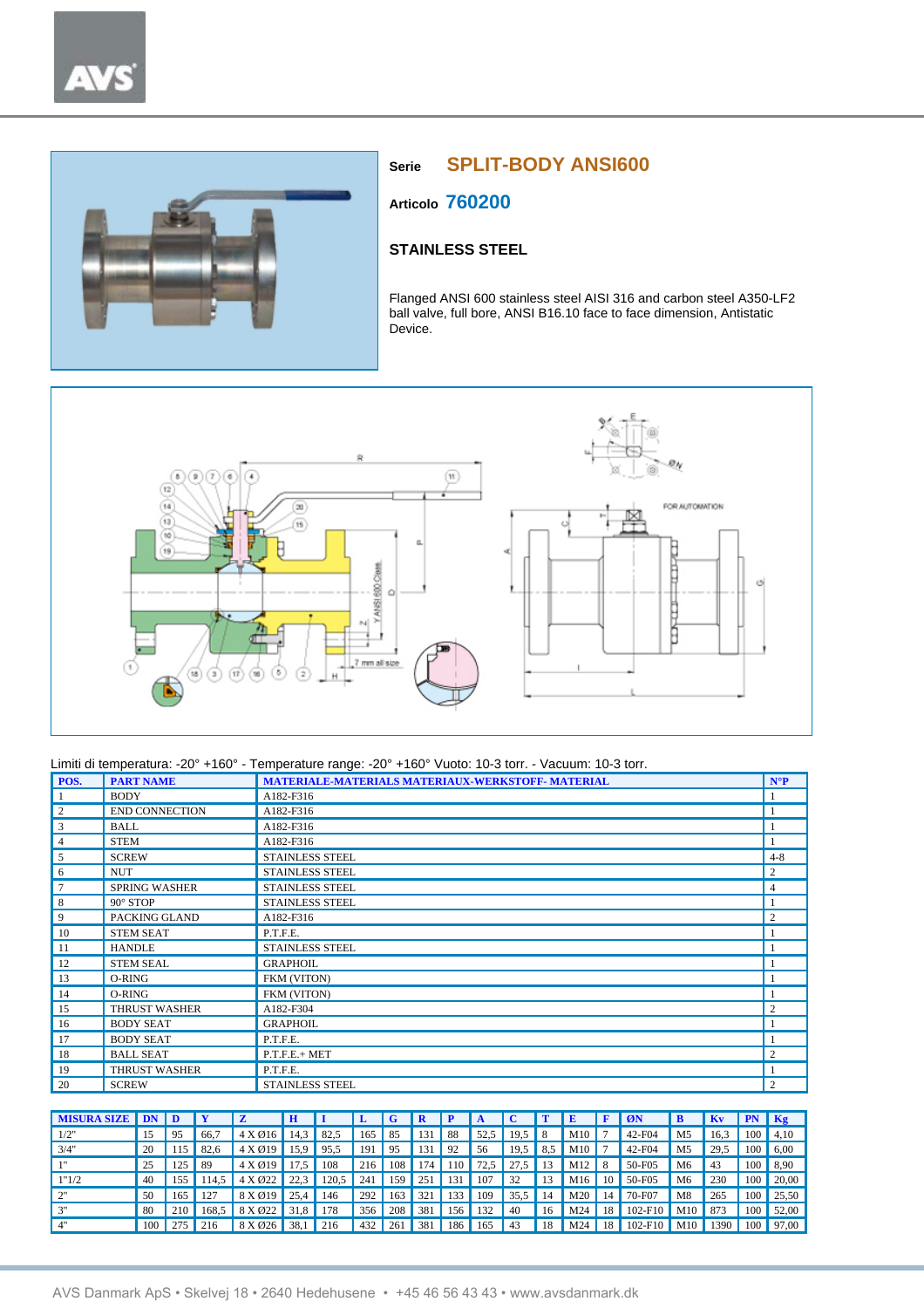

# **Serie SPLIT-BODY ANSI300**

**Articolo 761030**

## **STAINLESS STEEL**

Flanged ANSI 300 stainless steel AISI 316-CF8M and carbon steel WCB ball valve, full bore, ANSI B16.10 face to face dimension, Fire Safe, Antistatic Device.



| POS.           | <b>PART NAME</b>         | MATERIALE-MATERIALS MATERIAUX-WERKSTOFF- MATERIAL        | $N^{\circ}P$   |
|----------------|--------------------------|----------------------------------------------------------|----------------|
|                | <b>BODY</b>              | A351-CF8M                                                |                |
| $\overline{2}$ | <b>END CONNECTION</b>    | A351-CF8M                                                | -1             |
| 3              | <b>BALL</b>              | A182-F316 / A351-CF8M                                    |                |
| $\overline{4}$ | <b>STEM</b>              | A182-F316                                                |                |
| 5              | <b>SCREW</b>             | STAINLESS STEEL DN15 - DN40 STAINLESS STEEL DN50 - DN150 | $4 - 8 - 12$   |
| 6              | <b>NUT</b>               | STAINLESS STEEL DN15 - DN100 STAINLESS STEEL DN150       | $1 - 2$        |
| $\overline{7}$ | <b>SPRING WASHER</b>     | <b>STAINLESS STEEL</b>                                   | 2              |
| 8              | 90° STOP                 | A182-F316                                                | 1              |
| 9              | PACKING GLAND            | A182-F316                                                | $\overline{c}$ |
| 10             | <b>STEM SEAT</b>         | P.T.F.E.                                                 |                |
| -11            | <b>HANDLE</b>            | A182-F316                                                | $\mathbf{1}$   |
| 12             | <b>STEM SEAL</b>         | <b>GRAPHOIL</b>                                          | $\mathbf{1}$   |
| 13             | O-RING                   | FKM (VITON®)                                             | 2              |
| 14             | <b>THRUST WASHER</b>     | P.T.F.E.                                                 |                |
| 15             | <b>BODY SEAT</b>         | <b>GRAPHOIL</b>                                          |                |
| 16             | <b>BODY SEAT</b>         | P.T.F.E.                                                 |                |
| 17             | <b>BALL SEAT</b>         | P.T.F.E.+ Glass                                          | 2              |
| 18             | <b>SCREW</b>             | <b>STAINLESS STEEL</b>                                   | $\overline{c}$ |
| 19             | <b>SCREW</b>             | <b>STAINLESS STEEL</b>                                   | 2              |
| 20             | <b>BODY HANDLE DN150</b> | <b>EN-GJL 250</b>                                        |                |